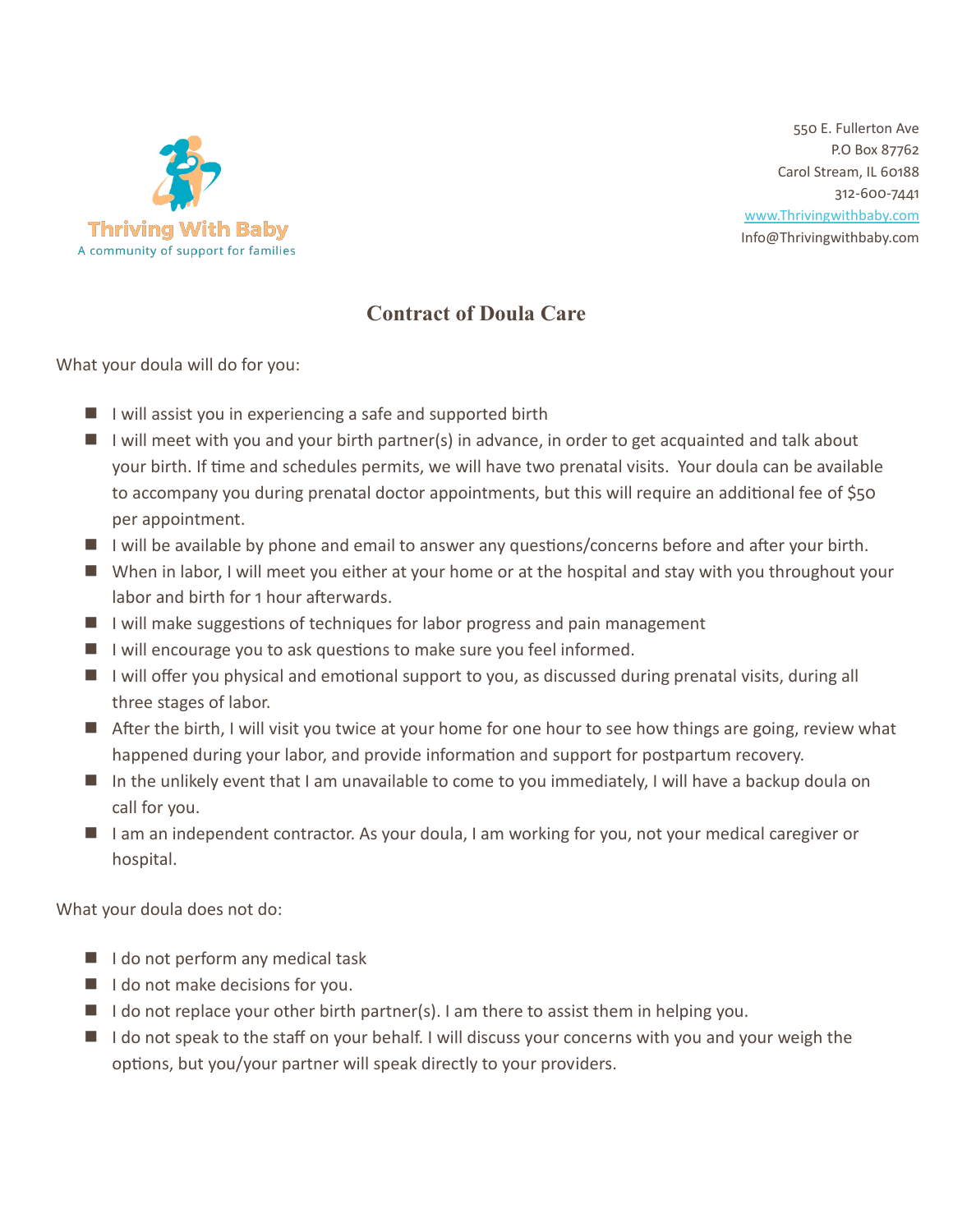

550 E. Fullerton Ave P.O Box 87762 Carol Stream, IL 60188 312-600-7441 [www.Thrivingwithbaby.com](http://www.thrivingwithbaby.com/) Info@Thrivingwithbaby.com

## **Contract of Doula Services**

### What I ask of you:

- $\blacksquare$  Keep me informed of your birth plan and any changes
- Contact me if you are advised to be hospitalized or induced.
- $\blacksquare$  Call me as soon as you think you may be in labor (even if you aren't sure and even if it is in the middle of the night) Your birth is important to me . I will be on call (ready to come support you) from 2 weeks before your due date until you give birth.
- Understand I may need to take a break to eat, stretch, or nap during labor, in order to maintain my ability to provide excellent support. I will also encourage other birth partners to do the same.

#### Payment:

- I I ask for a fee of \$1000. I charge a non-refundable retainer fee of \$300 at the signing of the contract. You will not be considered a client until a signed contract and retainer fee are received. Payment of the remaining \$700 is required by 37 weeks. If a payment arrangement is made, an additional form will be signed.
- Refunds are not issued if I miss your birth due to fast progression of labor or lack of communication of labor. Family may be compensated with extra postpartum services.

| Signature of Client:  |           | Print Name: |
|-----------------------|-----------|-------------|
| Signature of Partner: |           | Print Name: |
|                       |           |             |
| Date:                 | Due Date: | Phone:      |